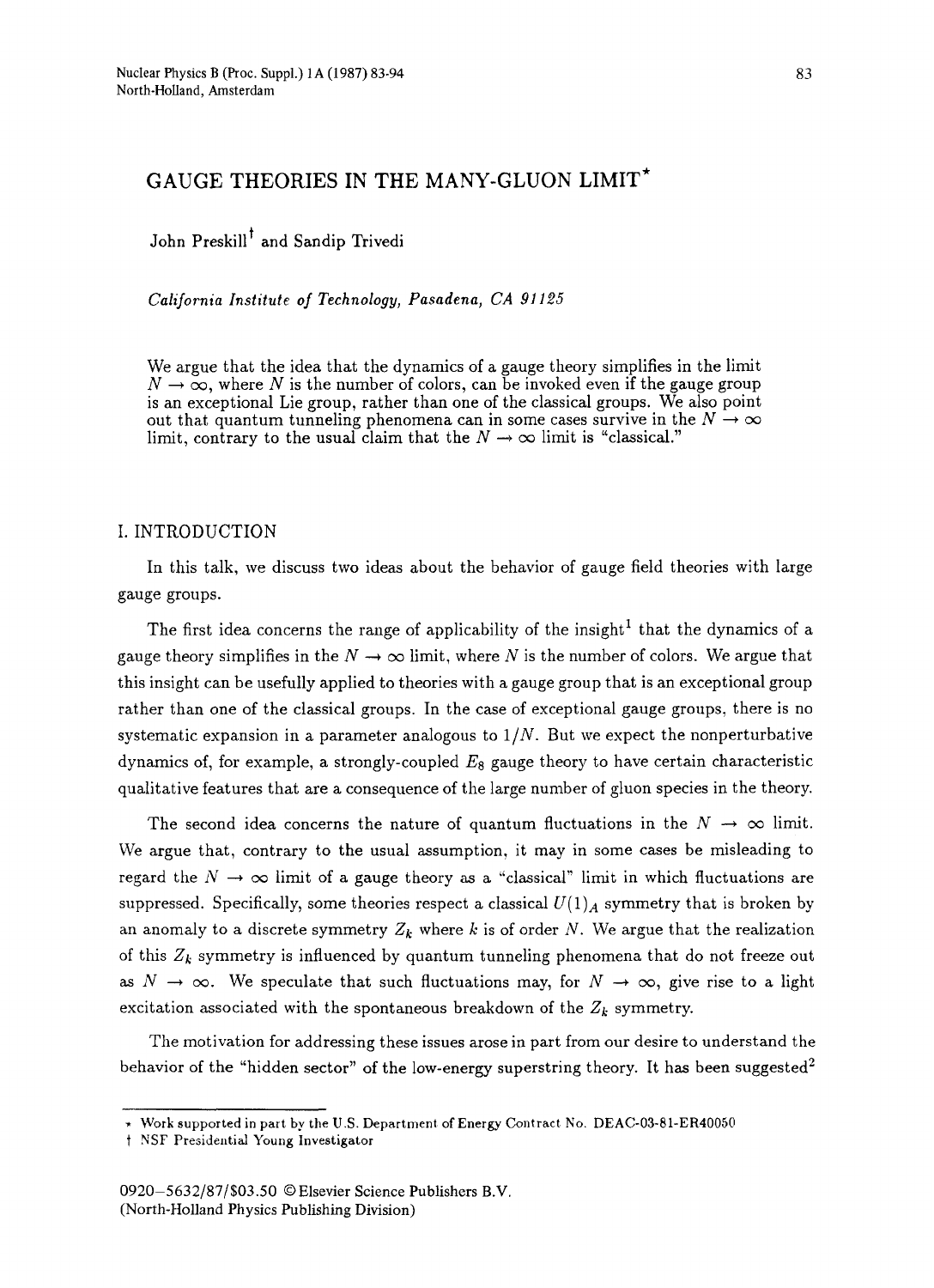that the hidden sector is a strongly-coupled  $E_8$  gauge theory. In characterizing how this theory behaves, it is very helpful to identify a relevant small parameter. We propose that  $d_G^{-1}$  is such a parameter, where  $d_G = 248$  is the dimension of the group, equal to the number of gluon species.

In section 2, we describe how the behavior of a gauge theory in the limit  $d_G \to \infty$  can be analyzed, irrespective of the gauge group, by counting powers of *da* in Feynman diagrams. This analysis is sufficiently general to be applied to exceptional gauge groups as well as the classical groups. In section 3, we explain how fluctuation phenomena in the  $N \to \infty$  limit can affect the realization of a discrete  $Z_k$  symmetry, where k is order N. For definiteness, we choose to discuss the particular case of pure supersymmetric Yang-Mills theory with gauge group  $G = SU(N)$ ; this theory has a  $Z_N$  symmetry.

(The talk presented at the conference was mainly a review of Ref. 3. For the proceedings, we have chosen to expand on the concluding portion of the talk.)

### 2. THE MANY-GLUON LIMIT

A useful approach<sup>1</sup> to the nonperturbative behavior of quantum chromodynamics (QCD) is the expansion in  $1/N$ , where N is the number of colors. If color confinement is assumed to apply in the  $N \to \infty$  limit, then a surprising number of *qualitative* features of meson phenomenology can be deduced<sup>4-6</sup> in this approach, such as the existence of many narrow resonances, the absence of exotic states, the *OZI* rule, and spontaneous breakdown of chiral symmetry<sup>7</sup>. Much can also be inferred about baryon physics in the  $N \to \infty$  limit<sup>5,8</sup>.

*A 1/N* expansion may be formulated for gauge theories other than QCD. QCD is a theory of  $SU(N)$  gauge fields coupled to fermions that transform as the defining representation of  $SU(N)$ . We may consider changing the gauge group or changing the fermion representation. An expansion in  $1/N$  can be carried out in an  $SO(N)$  or  $Sp(2N)$  gauge theory<sup>9</sup>, or in an  $SU(N)$  gauge theory with matter that transforms as the adjoint representation or a two-index tensor representation of the gauge group<sup>3</sup>.

It has not yet proved possible to perform *quantitative* calculations in four-dimensional gauge theories by applying the *1IN* expansion, but it may not be totally unrealistic to hope that this can someday be achieved. This hope is encouraged by the expectation that the  $N \to \infty$  limit of, for example, QCD is remarkably simple. Indeed, assuming color confinement, it can be shown that in the  $N \to \infty$  limit, QCD becomes a theory of an infinite number of *noninteracting zero-width* resonances<sup>4-6</sup>. (The resonances are glueballs and mesons; since baryon masses diverge linearly with  $N$ , baryons can be safely ignored in a discussion of the  $N \to \infty$  limit of meson physics at fixed energy.) The  $N \to \infty$  limit is simple enough that one can at least conceive of solving the theory explicitly in this limit. An expansion in powers of *1/N* might then become tractable.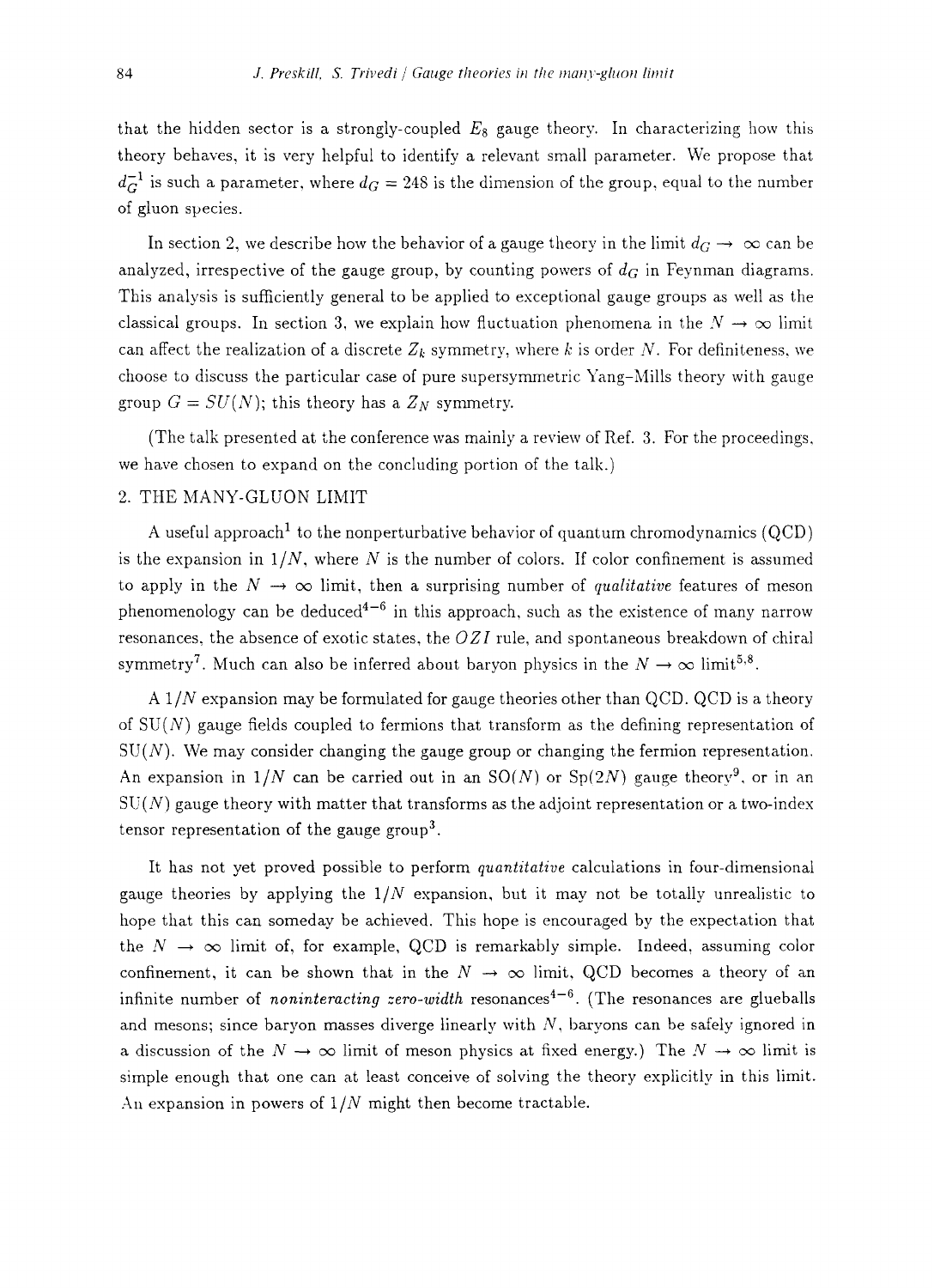Even without the capability to do quantitative calculations, one can infer interesting qualitative features of meson physics by considering the properties of the  $N \to \infty$  limit. Furthermore, these inferences are based on quite elementary considerations. The *1/N* expansion is usually formulated<sup>1</sup> by assigning to each Feynman diagram a power of  $N$  determined by the topology of the diagram. The leading diagrams in the  $N \rightarrow \infty$  limit are *planar*; they contain no quark loops and can be drawn on a sphere without any crossing of gluon lines. Each quark loop is suppressed by a factor of *1/N,* and each nonplanar gluon exchange is suppressed by a factor of  $1/N^2$ .

In fact, all of the insights that have been obtained into the properties of mesons in the  $N \to \infty$  limit can be understood without making any explicit reference to the topology of the leading diagrams. What is crucial instead is the scaling behavior of the connected gaugeinvariant Green functions of the theory as  $N$  becomes large. And this scaling behavior is a simple consequence of the color degeneracy of the gluons and quarks. That is, the tendency of the dynamics of QCD (and other gauge theories) to simplify in the  $N \to \infty$  limit arises merely because the number of gluon species is of order  $N^2$ , and the number of quark species is of order N.

It is a valuable insight that the dynamics of a gauge theory with gauge group  $SU(N)$ ,  $SO(N)$ , or  $Sp(2N)$  simplifies dramatically when the number of gluon species is large. The point we wish to stress here is that this insight can be usefully applied to theories with a gauge group that is an exceptional Lie group rather than one of the classical groups. For exceptional gauge groups, we cannot formulate a systematic expansion in a parameter analogous to  $1/N$ , but we can nonetheless make qualitative statements about features of the dynamics that arise because the dimension  $d_G$  of the group is large. That a systematic expansion in powers of  $d_G^{-1}$  cannot be formulated for the exceptional groups is not so serious a handicap. Although such an expansion exists in principle for the classical groups, we do not know at present how to carry it out. The qualitative understanding of gauge theories with classical gauge groups that has been extracted by considering the  $N \to \infty$  limit is all based on arguments that can be applied just as well to theories with exceptional gauge groups.

To justify the above remark, we may formulate a "many-gluon limit" of a gauge theory that makes no explicit reference to a specific gauge group. To see how this is possible, let us consider the simplest case—that of a pure Yang-Mills theory with a *simple* group G. The dimension of the group, and hence the number of gluon species, is denoted  $d_G$ . The quadratic Casimir invariant of the adjoint representation of G is denoted  $C_2(G)$ , and g is the (conventionally normalized) gauge coupling.

Now, the Feynman diagrams that can be constructed in this theory are the same for all  $G$ , but the diagrams carry group-theoretic weights that depend on G. How can we characterize this G-dependence? From relatively straightforward group-theoretic considerations, it can be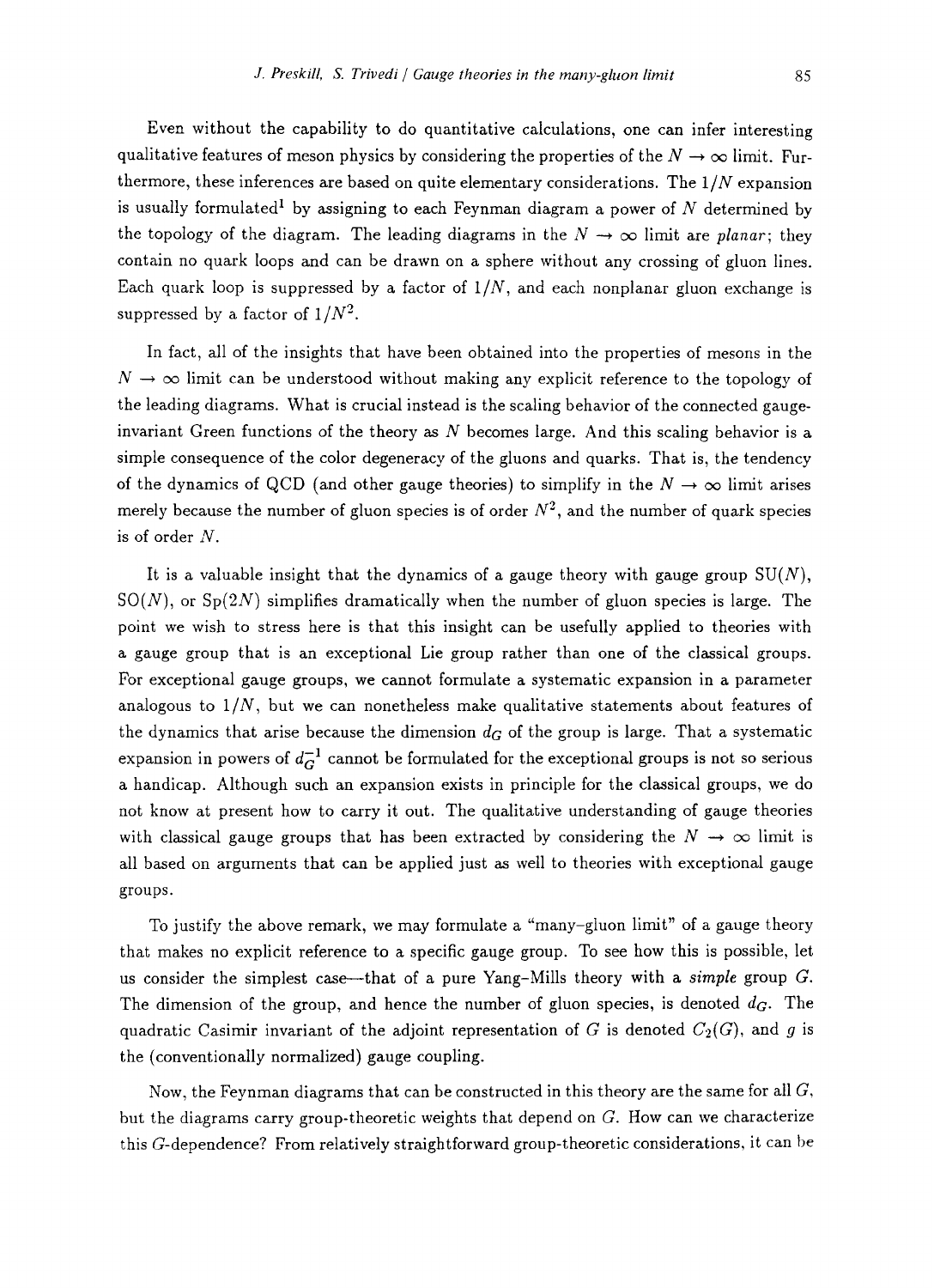shown that all the connected vacuum bubble diagrams with  $m+1$  loops obey an inequality<sup>10</sup>.

$$
\frac{\text{connected}(m+1) - \text{loop}}{\text{vacuum diagram}} < A_m[g^2C_2(G)]^m \ d_G
$$

Here *Am* is a numerical constant that is *independent* of the gauge group G. Furthermore, it is easy to construct examples of (planar)  $(m + 1)$ -loop diagrams that carry the group theoretic weight  $[g^2C_2(G)]^m d_G$ . Thus, without specifying a particular gauge group, we may speak of a "many-gluon limit" in which  $d_G$  and  $C_2(G)$  grow large with

$$
\lambda = g^2 C_2(G)
$$

held fixed. In this limit, all of the connected vacuum bubble diagrams are at most of order d<sub>G</sub>. Thus, the vacuum energy of this theory due to the zero-point fluctuations of the gluons is of order  $d_G$ . This behavior is a simple consequence of the  $d_G$ -fold degeneracy of the gluons.

One should note that, even though  $g^2$  is really a running coupling constant, it is sensible to regard  $\lambda = g^2C_2(G)$  as fixed as we change the size of the gauge group G. This makes sense because  $C_2(G)$  can be scaled out of the renormalization group equation for  $\lambda$  when  $C_2(G) >> 1$ . Thus, although  $\lambda$  runs, it runs in a manner that is independent of the gauge group G when G is large, and we should take  $\lambda$  to be of order one as the size of G increases.

That the dynamics of the Yang-Mills theory simplifies as the gauge group  $G$  grows larger follows from the simple observation that the vacuum energy is of order  $d_G$ . The point is that the diagrams that contribute to the connected Green functions of gauge-invariant operators scale the same way with  $d_G$  as the connected vacuum bubbles do. For example, suppose that  $B_1,\ldots, B_m$  are local operators, such as  $tr(F_{\mu\nu}(x)F^{\mu\nu}(x))$ , that are gauge-invariant and bilinear in the Yang-Mills field strength  $F$ ; then,

$$
\langle B_1 \dots B_m \rangle_{\text{connected}} = O(d_G).
$$

It follows that

$$
\frac{\langle B^2 \rangle - \langle B \rangle^2}{\langle B \rangle^2} = O(d_G^{-1})
$$

for any such gauge-invariant bilinear operator B. This result is readily generalized to higher dimension operators and nonlocal operators. We see, therefore, that the many-gluon limit  $d_G \rightarrow \infty$  is a *classical* limit<sup>11</sup>; the root-mean-square fluctuations of the fields about their mean values are of order  $d_G^{-1/2}$ . The parameter  $d_G^{-1/2}$  is the generalization for arbitrary gauge groups of the expansion parameter *1/N* for the classical groups. This parameter characterizes how close the Yang-Mills theory is to the many-gluon limit.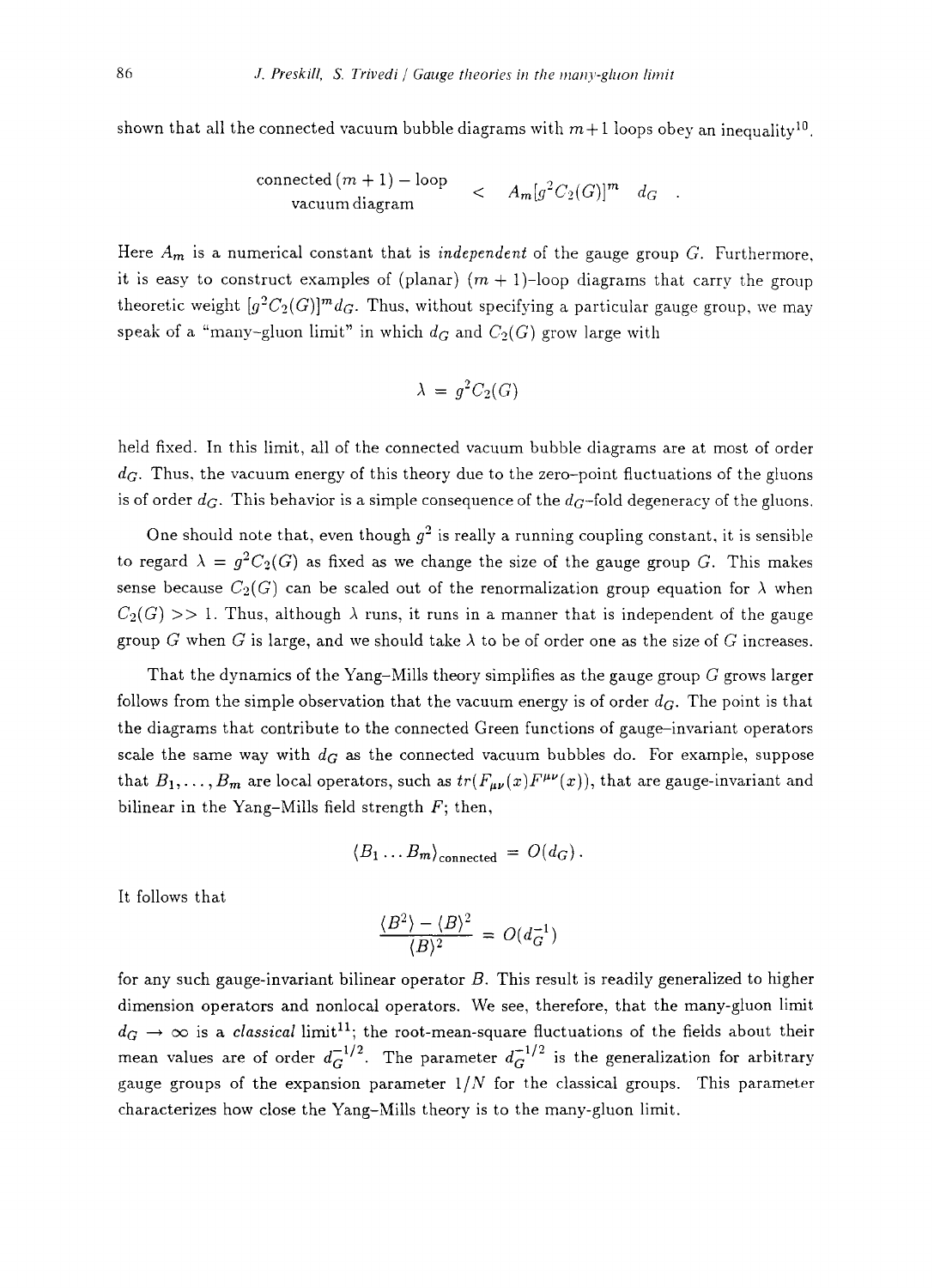We can go further if we make an assumption about the spectrum of the theory; namely, that the degeneracies in the spectrum are of order one, rather than, say, of order  $d_G$ . A strong motivation for this assumption that it is an expected consequence of color confinement. If all physical states are G-singlets, then there are no liberated gluons, and there is no reason to expect any degeneracy at all. But strictly speaking this assumption is logically independent of whether color is confined or not.

Making this assumption, we conclude that, since the Green function

$$
\langle B_1 B_2 \rangle_{\text{connected}} = O(d_G)
$$

has pole terms with residues of order  $d_G$ , the operator B couples to one-particle states with a strength of order  $d_G^{1/2}$ . (The possibility that we have excluded, by assumption, is that B couples to e.g.,  $d_G$  degenerate one-particle states, each with a strength of order one.) Then,

$$
\tilde{B} = d_G^{-1/2} B
$$

is properly normalized to couple to a one-particle state. From

$$
\left\langle \tilde{B}_1 \dots \tilde{B}_m \right\rangle_{\text{connected}} = O(d_G^{1-m/2}) \quad ,
$$

we see that the *m*-body connected scattering amplitude is of order  $d_C^{1-m/2}$ . We learn, therefore, that in the many-gluon limit, Yang-Mills theory becomes a free-field theory. "Glueball" resonances have decay widths that go to zero like  $d_G^{-1}$  as  $d_G \to \infty$ , and scattering cross sections that are of order  $d_G^{-2}$ . There must, in fact, be an infinite number of these noninteracting zero-width resonances in the limit  $d_G \rightarrow \infty$ , in order that the Green functions behave at large momentum as predicted by renormalization-group-improved perturbation theory.

The above conclusions are familiar for an  $SU(N)$  gauge theory<sup>4-6</sup>. Our purpose here is just to emphasize their wider applicability. In, for example, an  $E_8$  gauge theory  $(d_G = 248)$ , the naive counting of the number of gluons suggests that the root-mean-square fluctuations of gauge-invariant operators about their mean values are of order  $(248)^{1/2} \sim 1/16$ , and that there are many narrow glueball resonances with widths of order 1/248.

So far we have considered only pure Yang-Mills theory, but the analysis can easily be extended to gauge fields coupled to matter that transforms as the adjoint representation or the fundamental representation of the gauge group. To deal with the case of a theory containing "quarks" in the fundamental representation, we may derive an inequality of the form 10

connected 
$$
(m + 1)
$$
 – loop vacuum  
diagram with Quark loops  $\qquad \qquad < \qquad A'_m[g^2C_2(G)]^m d_F$ ,

where  $d_F$  is the dimension of the fundamental representation, the number of quark species.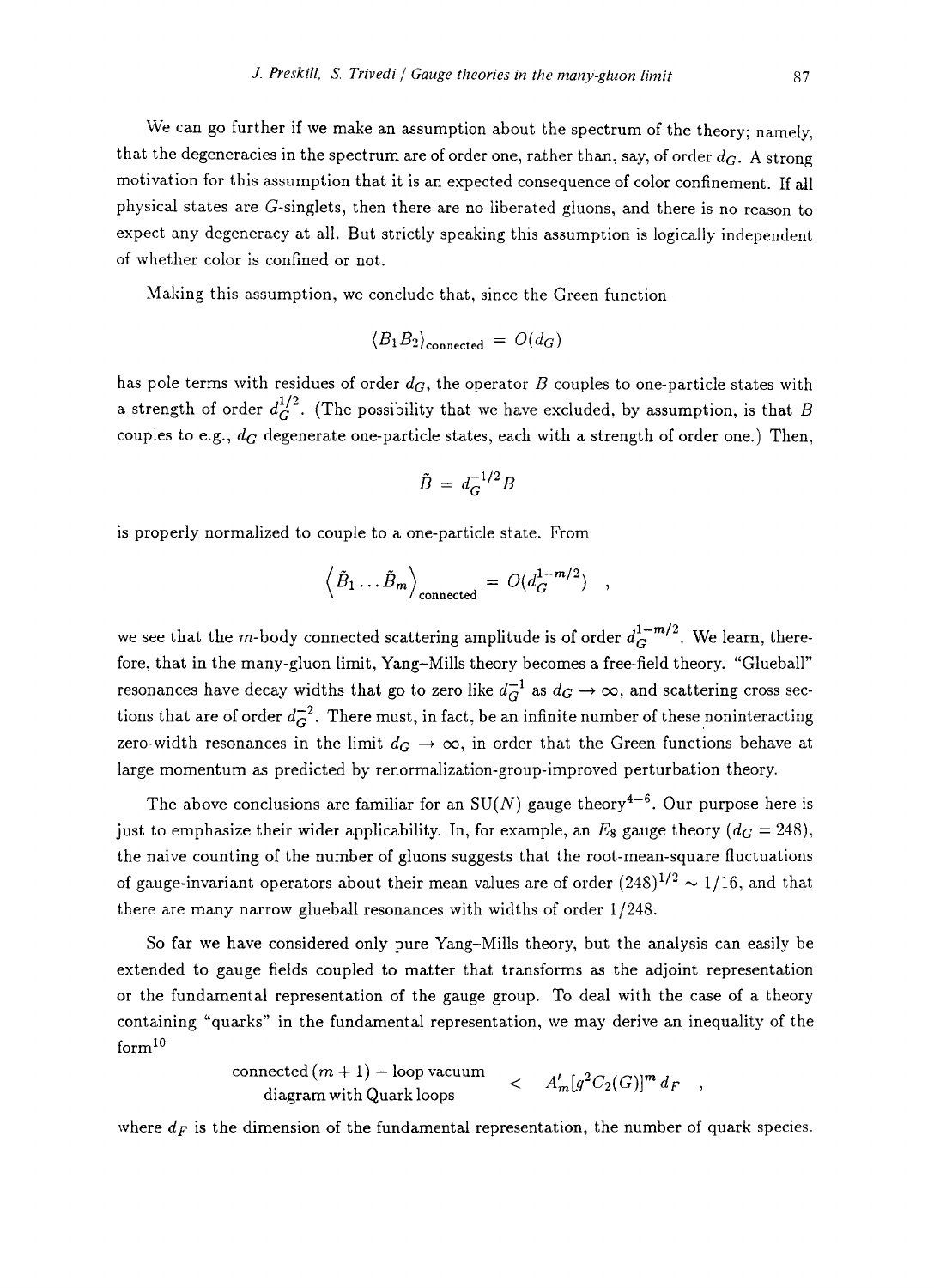The spectrum of this theory contains both glueball states and mesons that couple to gauge-invariant quark bilinear operators. By a straightforward generalization of our previous argument, it can be shown, assuming again that all degeneracies are of order one, that the connected  $\ell$ -meson k-glueball scattering amplitude is of order  $d_F^{1-\ell/2} d_G^{-k/2}$  (for  $\ell \neq 0$ ). Thus, meson-glueball mixing is of order  $(d_F/d_G)^{1/2}$  and meson widths are of order  $1/d_F$ .

In a gauge theory in which the gauge group is a classical group, there is just one expansion parameter *1/N.* But in a general theory of gauge fields coupled to matter in the fundamental representation, there are two small parameters analogous to  $1/N$ ; the two parameters are  $d_G^{-1/2}$  and  $d_F^{-1}$ . Qualitative conclusions concerning the physics of the theory can be inferred from the smallness of these parameters. It seems reasonable *a priori* to expect that these conclusions apply to a theory whose gauge group is any one of the exceptional Lie groups (with the possible exception of  $G_2$ ).

## 3. SUPERSYMMETRIC YANG-MILLS THEORY

We turn now to a discussion of the possible relevance of fluctuation phenomena in the  $N \rightarrow \infty$  theory. For the sake of definiteness, we will consider one example of a theory in which these phenomena can arise - pure supersymmetric Yang-Mills theory with gauge group  $G = SU(N)$ . This is a theory of gluons coupled to a single two-component spin- $1/2$  fermion field  $\lambda$  (the gluino) that transforms as the adjoint representation of the gauge group. It follows from the discussion in section 2 that a similar analysis ought to apply to supersymmetric Yang-Mills with any large gauge group. (Also, the effects we will describe can occur for other choices of the fermion representation content of theory.)

If color confinement holds, then in the  $N \to \infty$  limit supersymmetric Yang-Mills theory becomes a theory of an infinite number of noninteracting zero-width resonances. The resonances are glueballs and mesons (gluino-gluino bound states) with order one mixing between glueballs and mesons. At finite  $N$ , the resonances acquire widths of order  $1/N^2$ , and two-body scattering cross sections of order  $1/N^4$ .

What can we say about the realization of the symmetries of the theory? Of particular interest is the realization of supersymmetry. It is known, however, that supersymmetry cannot be spontaneously broken in pure supersymmetric Yang-Mills theory<sup>12</sup>, for any value of N.

What other symmetries does this theory have? The classical action is invariant under the (gluino number)  $U(1)<sub>A</sub>$  transformation

$$
\lambda \longrightarrow e^{i\alpha} \lambda .
$$

But quantum mechanical effects arising from the triangle anomaly destroy this symmetry<sup>13</sup>. However, a discrete subgroup of the  $U(1)_A$  symmetry does survive. Because of the anomaly,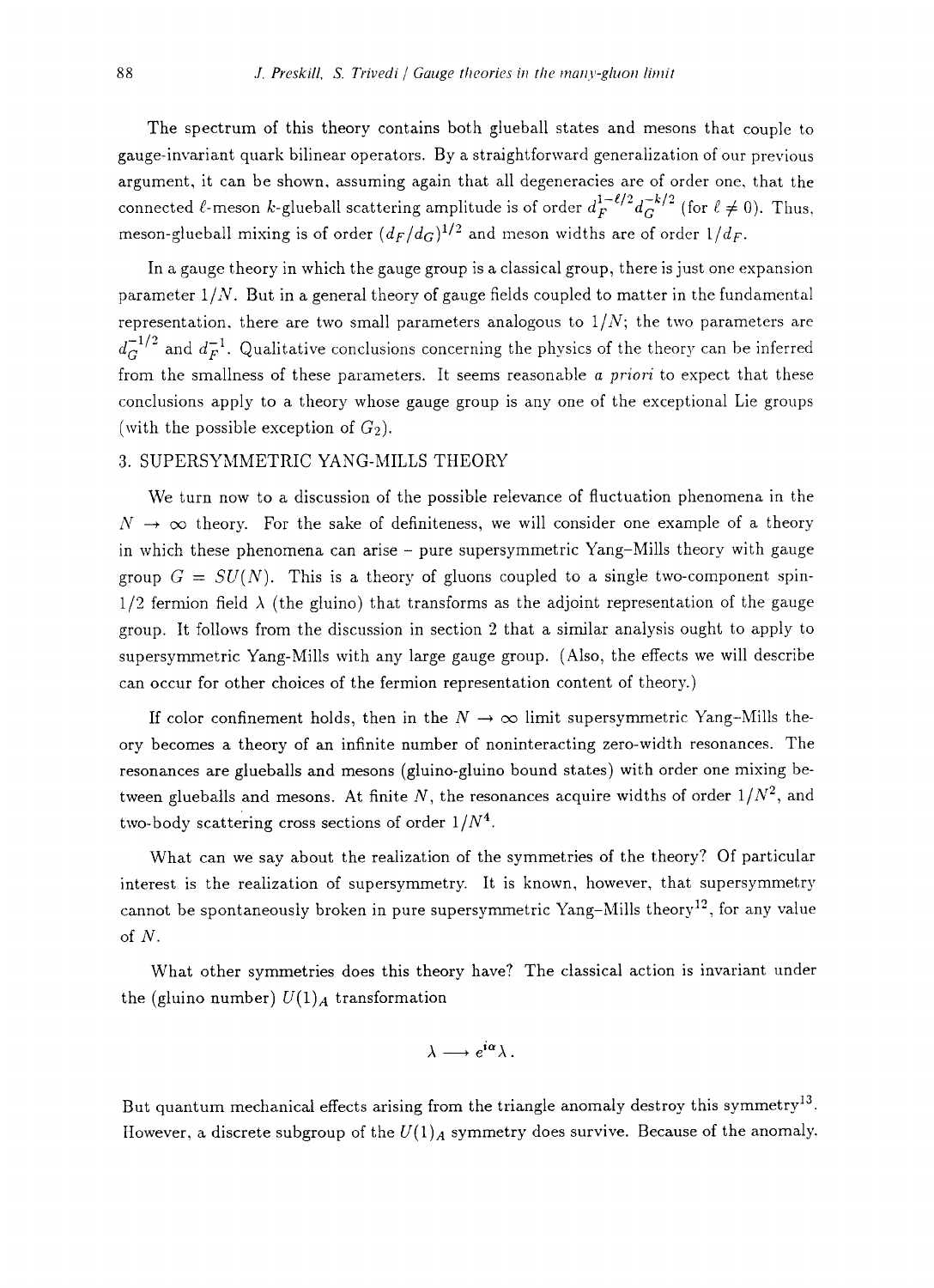a rotation of the phase of the gluino field is equivalent to a rotation of the vacuum angle  $\theta$ .

$$
\theta \longrightarrow \theta + 2N\alpha.
$$

Since  $\theta$  is a periodic variable defined modulo  $2\pi$ , a rotation with

$$
\alpha = \frac{\pi}{N} m, \qquad m = 0, 1, \ldots, N-1,
$$

really does leave the physics invariant. Therefore, this theory has an exact  $Z_N$  symmetry. (The discrete symmetry is  $Z_N$  rather than  $Z_{2N}$  because a phase rotation by  $\alpha = \pi$  is equivalent to a spatial rotation by  $2\pi$ , which is embedded in a *continuous* symmetry group of the theory.)

How is the  $Z_N$  symmetry realized? There is a plausible mechanism by which it could be spontaneously broken. If a gluino condensate forms, that is, if a Lorentz-invariant, gaugeinvariant operator bilinear in  $\lambda$  has a vacuum expectation value,

$$
\langle\lambda\lambda\rangle\neq 0,
$$

then the  $Z_N$  symmetry is completely broken. The arguments<sup>12</sup> that show that supersymmerry is manifest do not exclude the formation of such a gluino condensate.

There is a good physics motivation for investigating whether gluino condensation occurs. If the Yang-Mills supermultiplet is weakly coupled to an *azion* supermultiplet and the gluinos condense, then supersymmetry *is* spontaneously broken 2. (The super-partner of the axion becomes the Goldstino.) It is quite possible that the breaking of supersymmetry observed in Nature arises in this way.

A number of arguments support the contention that a gluino condensate forms in pure supersymmetric Yang-Mills theory:

- Gluon exchange generates an attractive interaction between a pair of gluinos in the color-singlet channel. We may expect this attractive interaction to drive an instability toward the formation of a pair condensate. A similar instability is presumably responsible for spontaneous breakdown of chiral symmetry in QCD.
- In Yang-Mills theory coupled to not 1 but *Nf* adjoint fermions, rigorous inequalities 14 combined with 't Hooft's anomaly condition show that for  $N_f \geq 3$  the  $SU(N_f)$  chiral symmetry is spontaneously broken to the subgroup  $SO(N_f)$  (assuming confinement). The pattern of symmetry breakdown suggests the formation of a gluino condensate

$$
\langle \lambda_i \lambda_j \rangle \propto \delta_{ij},
$$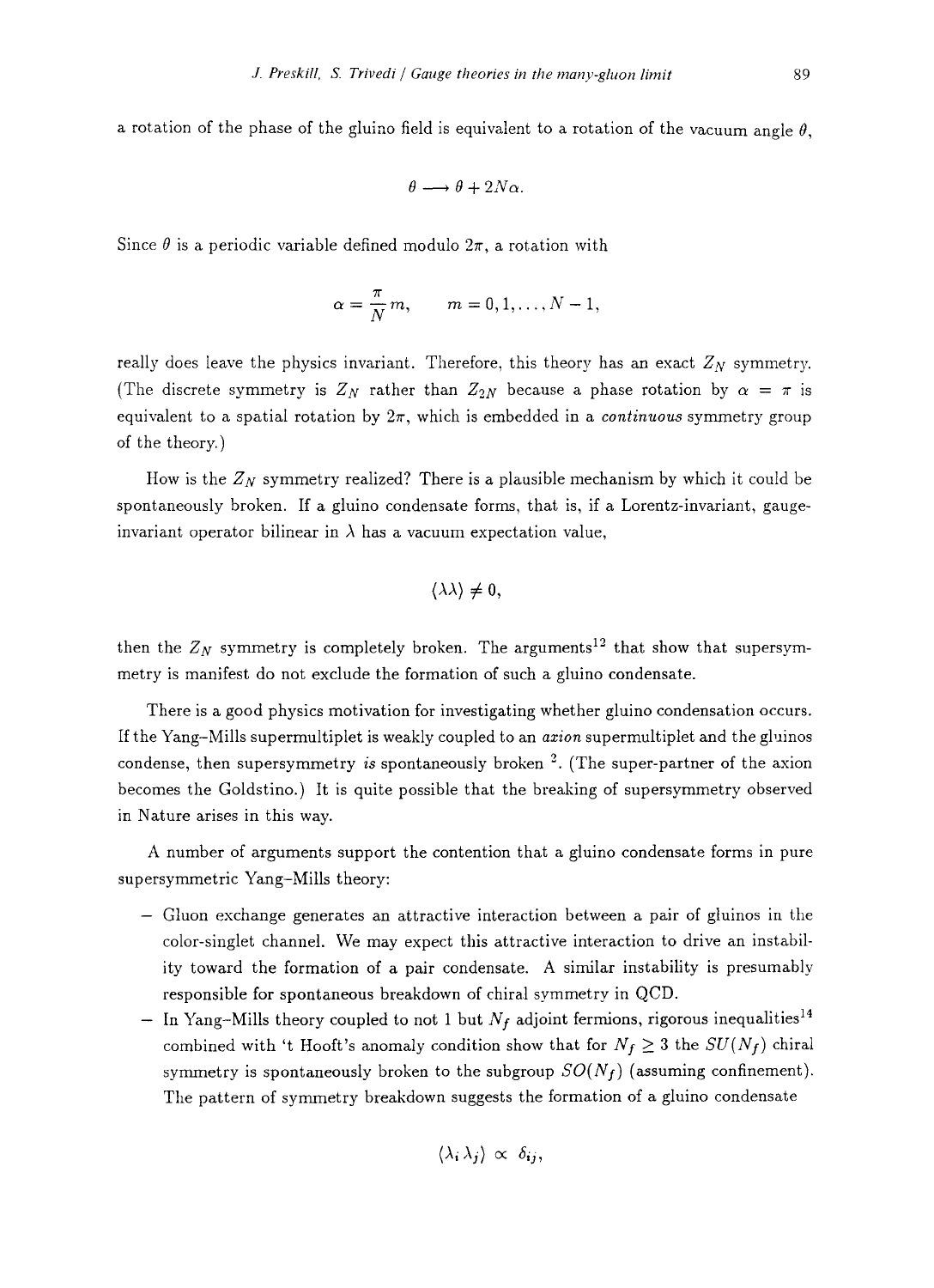where  $i, j = 1, 2, ..., N_f$  are "flavor" indices. If gluinos condense for  $N_f \geq 3$ , it is reasonable to expect that they condense also for  $N_f = 1$ .

- Supersymmetry relates gluino condensation to gluon condensation, and one expects gluons to condense (e.g., as a consequence of the conformal anomaly)  $^{15}$ .
- $-$  It is known on topological grounds that the theory has N degenerate vacua, and one is tempted to identify these vacua<sup>12</sup> with the N possible values of  $(\lambda \lambda)$ . (Actually, this counting works for  $G = SU(N)$  or  $Sp(2N)$ , but fails for other gauge groups.)

All of these arguments are fairly persuasive, but none is totally convincing.

The *1IN* expansion gives further support for the claim that gluinos condense. In the  $N \to \infty$ , fluctuations in the phase of the gluino bilinear become suppressed. If we write

$$
\lambda \lambda = \rho e^{i\sigma},
$$

where  $\rho$  and  $\sigma$  are real fields, then counting powers of  $1/N$  in connected Green functions shows that the typical root-mean-square fluctuations of  $\sigma$  are of order 1/N. Because these fluctuations are very weak, it seems plausible that the ground state of the theory would be a state with long-range-order, a gluino condensate.

The *1IN* expansion also provides us with some interesting insights into the nature of the fluctuations of  $\sigma$ . We expect that the discrete  $Z_N$  symmetry is spontaneously broken for  $N \to \infty$  (and probably for all values of N). But we might also expect a  $Z_N$  symmetry to become indistinguishable from a  $U(1)$  symmetry in the limit  $N \to \infty$ . Ought there to be, then, a massless "spin wave" (Goldstone boson) excitation in the theory as  $N \rightarrow \infty$ ?

As far as the realization of the  $Z_N$  symmetry is concerned, our supersymmetric Yang-Mills theory is analogous to a  $Z_N$  spin system ("clock model") in four dimensions. A  $Z_N$ spin system in four dimensions has two phases, a low-temperature ordered phase and a hightemperature disordered phase. For any finite value of  $N$ , the ordered phase has a mass gap; correlation functions approach their asymptotic values at large separation exponentially. But if we take the limit  $N \to \infty$  with the temperature *fixed*, the mass gap in the ordered phase approaches zero. In this sense, the  $Z_N$  spin system behaves in the  $N \to \infty$  limit like a U(1) spin system, which has a massless spin wave excitation in the ordered phase. This analogy therefore suggests that, as  $N \to \infty$ , the  $Z_N$  symmetry of supersymmetric Yang-Mills theory *does* behave like a U(1) symmetry, and that there is an exactly massless "Goldstone boson" in spite of the explicit breaking of the U(1) symmetry due to the anomaly. But we should not accept this conclusion too readily.

In a  $Z_N$  spin model in four dimensions, for any finite value of  $N$ , spin fluctuations freeze out at sufficiently low temperature. To characterize how important the fluctuations are, we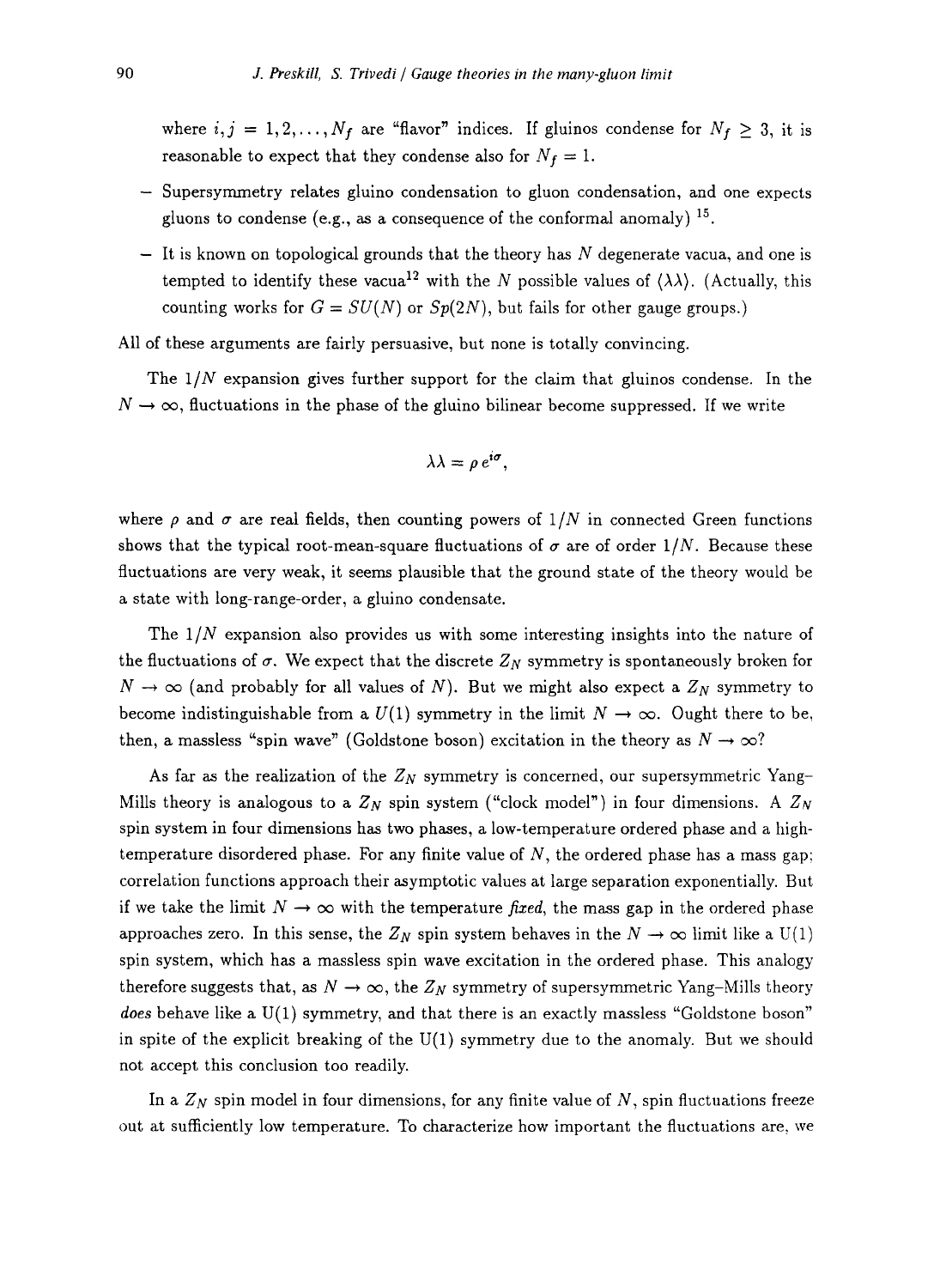may consider the abundance of (three-dimensional) domain "walls" across which the spin rotates by the angle  $2\pi/N$ . Since a misalignment of nearest neighbors by the angle  $2\pi/N$  is suppressed by a Boltzman factor

$$
\exp(-\beta/N^2)
$$
,

such domain walls are rare for  $\beta^{-1} << \frac{1}{N^2}$ . But for  $\beta^{-1} \ge \frac{1}{N^2}$ , domain walls become abundant, and long-wavelength spin fluctuations may occur. The effect of these fluctuations is to reduce the mass gap  $m$  to

$$
m \sim \exp(-N^2/\beta)
$$

This behavior of the mass gap in the ordered phase of the *three-dimensional*  $Z_N$  spin systems can be easily understood. The mass gap may be interpreted as the magnetic screening mass in a  $Z_N$  gauge system that is dual to the spin system<sup>16</sup>, and is proportional to the density of magnetic monopoles in the dual gauge system<sup>17</sup>. We expect that the behavior of the mass gap as a function of  $\beta$  and N is similar in any dimension  $d > 3$ . Note that, at fixed  $\beta$ , the mass gap approaches zero very rapidly as  $N$  increases.

Now, the  $Z_N$  spin system that describes the gluino condensate in supersymmetric Yang-Mills theory becomes very "cold" as  $N \to \infty$ ; quantum fluctuations freeze out in this limit. Is it so cold that fluctuations of the  $Z_N$  "spins" are unimportant? To answer this question, we must determine the cost in action density of a domain wall across which the  $Z_N$  spin rotates by  $2\pi/N$ . This action density is governed by an effective Lagrangian for the field  $\sigma$ , the phase of the gluino bilinear, that has the form

$$
\mathcal{L} = N^2 (\nabla \sigma)^2 + V(N \sigma).
$$

The  $N^2$  in front of the kinetic term reflects the usual tendency for fluctuations to be suppressed at large N. The potential  $V(N\sigma)$  arises from the explicit breaking of the  $U(1)<sub>A</sub>$ symmetry due to the anomaly. It is essentially the dependence of the vacuum energy of pure (nonsupersymmetric) Yang-Mills theory on the vacuum angle  $\theta$ , and can be expressed as a function of  $N\sigma$  because a rotation of  $N\sigma$  is equivalent to a rotation of  $\theta$ . It is important to realize that the potential  $V(\theta)$  is of order one <sup>18</sup>, rather than of order  $N^2$  as one might have naively expected. As a result, N can be scaled out of the effective Lagrangian  $\mathcal{L}$ , and the action density of a domain wall across which  $\sigma$  rotates by  $2\pi/N$  ( $\theta$  rotates by  $2\pi$ ) is of order one. Therefore, the  $Z_N$  spin fluctuations do not freeze out in the limit  $N \to \infty$ . This is the "nonclassical" behavior referred to in the introduction. Although the quantum fluctuations of  $\sigma$  are suppressed as  $N \to \infty$ , the distance in  $\sigma$  between the neighboring minima of the potential  $V(N\sigma)$  is shrinking as  $N \to \infty$ , and quantum tunneling between neighboring minima therefore persists even for large N.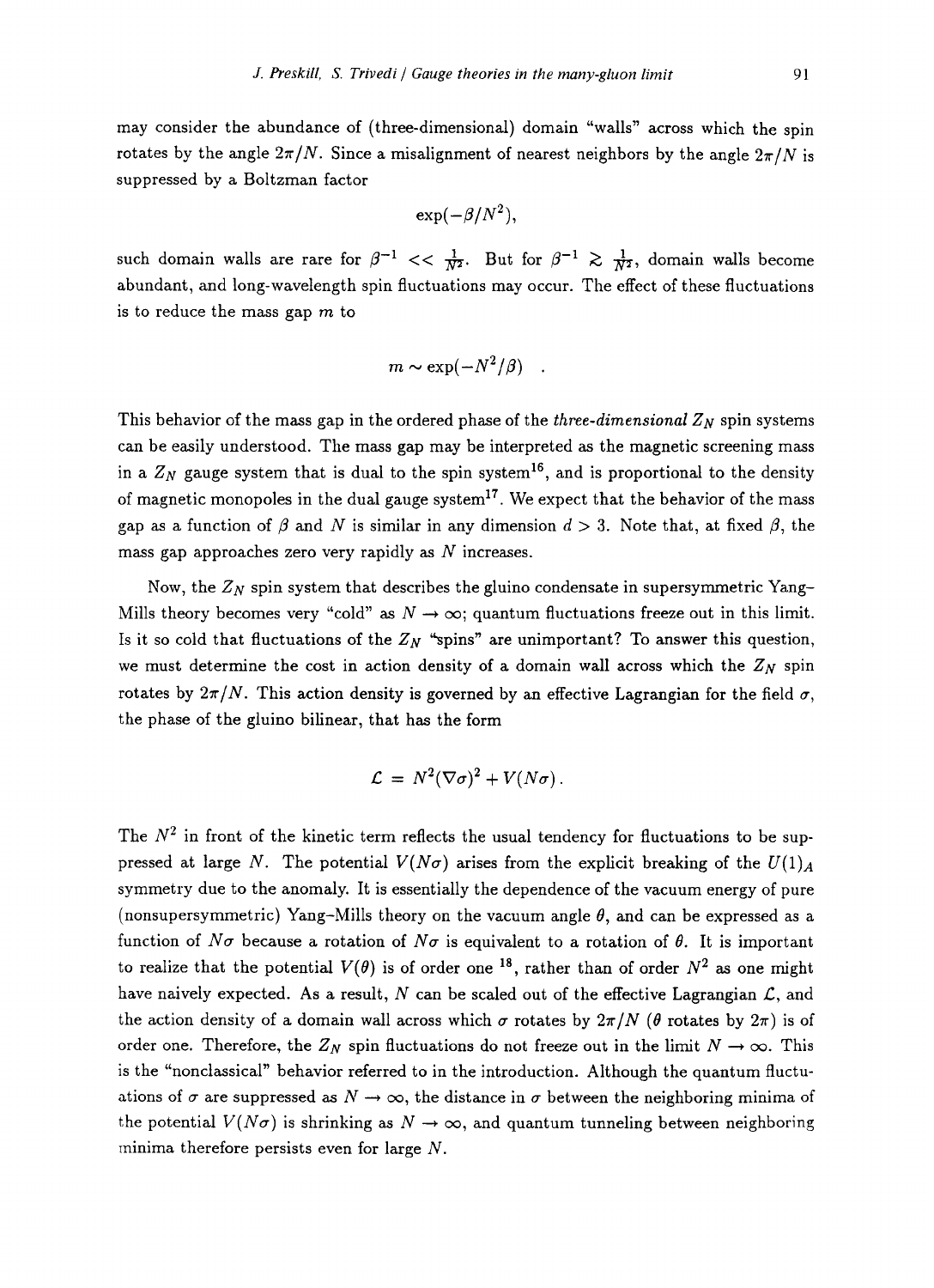While we have established that  $Z_N$  spin fluctuations occur even for  $N \to \infty$ , we have not shown that these fluctuations are sufficiently abundant to dramatically reduce the mass of the  $\sigma$  particle. Supersymmetric Yang-Mills theory in the  $N \to \infty$  limit is similar to a  $Z_N$  spin system at temperature  $\beta^{-1} \sim 1/N^2$ ; in the spin system, the abundance of the spin fluctuations and hence also the mass gap are exponentially sensitive to the value of  $N^2/\beta$ . The corresponding parameter in the supersymmetric Yang-Mills theory is a number of order one that we have not computed. If this parameter is small enough, spin fluctuations are rare and the  $\sigma$  field behaves "classically." The mass of the  $\sigma$  particle (and of its supersymmetric partner) is therefore determined to good accuracy by the curvature of the potential  $V(\theta)$ at its minimum. But if this parameter is large enough, the  $\sigma$  field tunnels easily from one minimum of  $V(N\sigma)$  to a neighboring minimum, and the mass of the  $\sigma$  particle may be many orders of magnitude below the "classical" estimate. One is tempted to speculate, then, that because of copious quantum fluctuations of the  $\sigma$  field that survive in the  $N \to \infty$  limit, there is a very light particle in the spectrum of supersymmetric Yang-Mills particle, associated with the spontaneous breakdown of the discrete  $Z_N$  symmetry.

Of course, on the basis of naive counting of powers of  $1/N$ , one expects the  $\sigma$  particle to have a mass  $m_{\sigma}$  of order one. Strictly speaking, the above considerations do not change this expectation. Since N scales out of the effective Lagrangian for the  $\sigma$  field,  $m_{\sigma}$  presumably does approach a finite nonzero limit as  $N \to \infty$ . We are suggesting, though, that this limiting value of  $m_{\sigma}$  may be much smaller than the characteristic mass scale  $\Lambda$  of the theory. One should also note that the mixing of the  $\sigma$  particle with glueball states must be similarly suppressed. Since the  $\sigma$  particle has a derivative coupling to the gluino number current  $J^{\mu} = \lambda^{\dagger} \gamma^{\mu} \lambda$ , its coupling to  $\partial_{\mu} J^{\mu}$  is proportional to  $m_{\sigma}^{2}$ . But because of the anomaly  $\partial_{\mu} J^{\mu}$ is a gluon bilinear. Hence, the spin fluctuations that lower the mass of the  $\sigma$  particle must also reduce the mixing of the  $\sigma$  with glueballs below that naively expected.

If pure supersymmetric Yang-Mills theory with gauge group  $G = SU(N)$  does contain a very light excitation, then it is reasonable to expect supersymmetric Yang-Mills theory with any large gauge group to have the same property. For example, the supersymmetric  $E_8$  gauge theory has a  $Z_{30}$  discrete symmetry, and one might expect there to be a light excitation in the spectrum of the theory associated with the spontaneous breakdown of the  $Z_{30}$  symmetry.

In fact, a phenomenon similar to that discussed above might arise in any large  $N$  gauge theory with a discrete  $Z_k$  symmetry, where k is of order N. We could consider, for example, an *SU(N)* theory with fermions that transform as a two-index symmetric or antisymmetric tensor. (Larger representations of *SU(N)* are excluded if we wish to maintain asymptotic freedom for  $N \to \infty$ .) One case of particular interest is QCD (fermions in the fundamental representation) with a number  $N_f$  of flavors that is of order N. In this case, the  $U(1)_A$ symmetry is broken by the anomaly to a  $Z_{N_f}$  symmetry, but the symmetry is not really